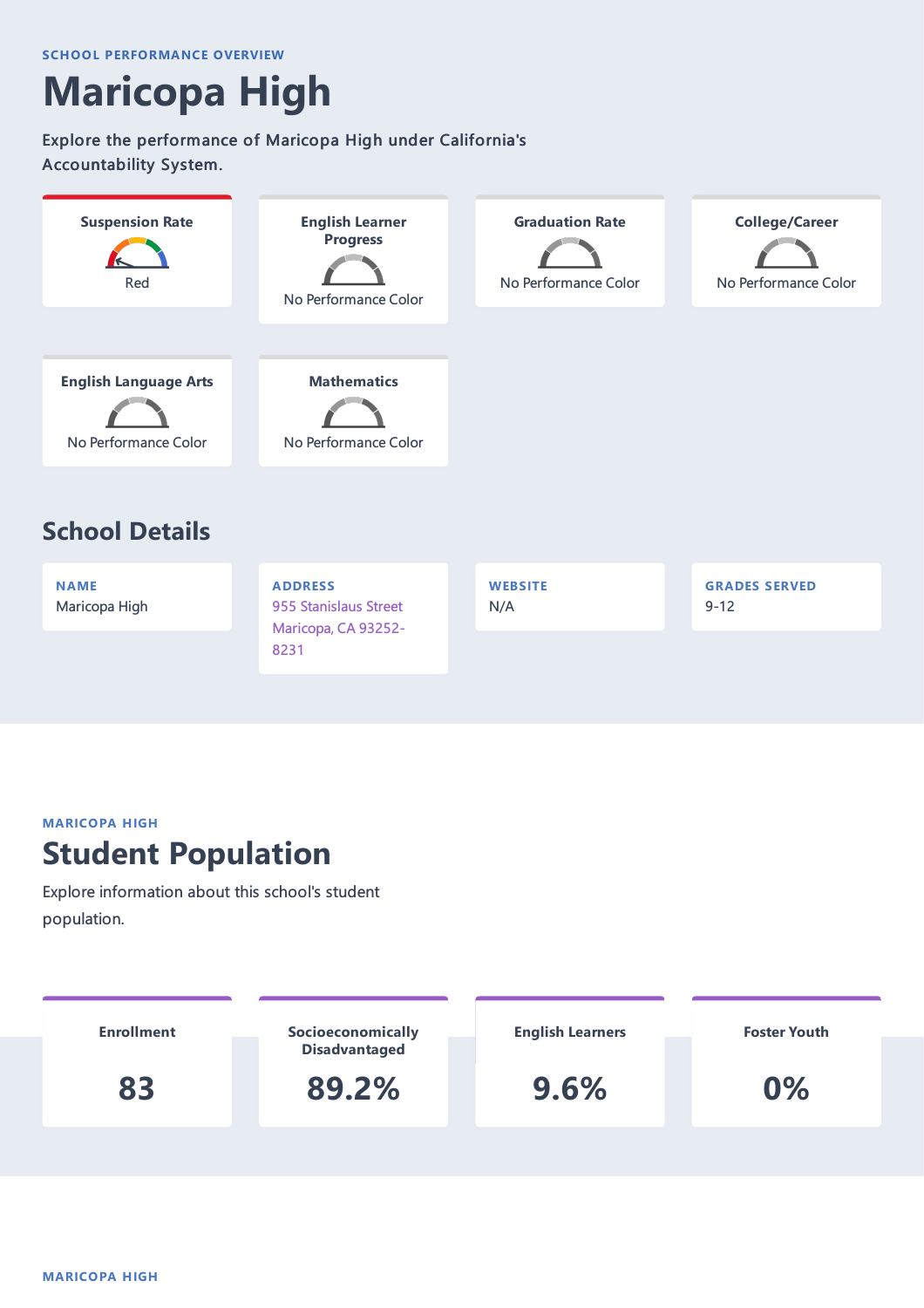## **Academic Performance**

View Student Assessment Results and other aspects of school performance.



### **MARICOPA HIGH Academic Engagement**

See information that shows how well schools are engaging students in their learning.